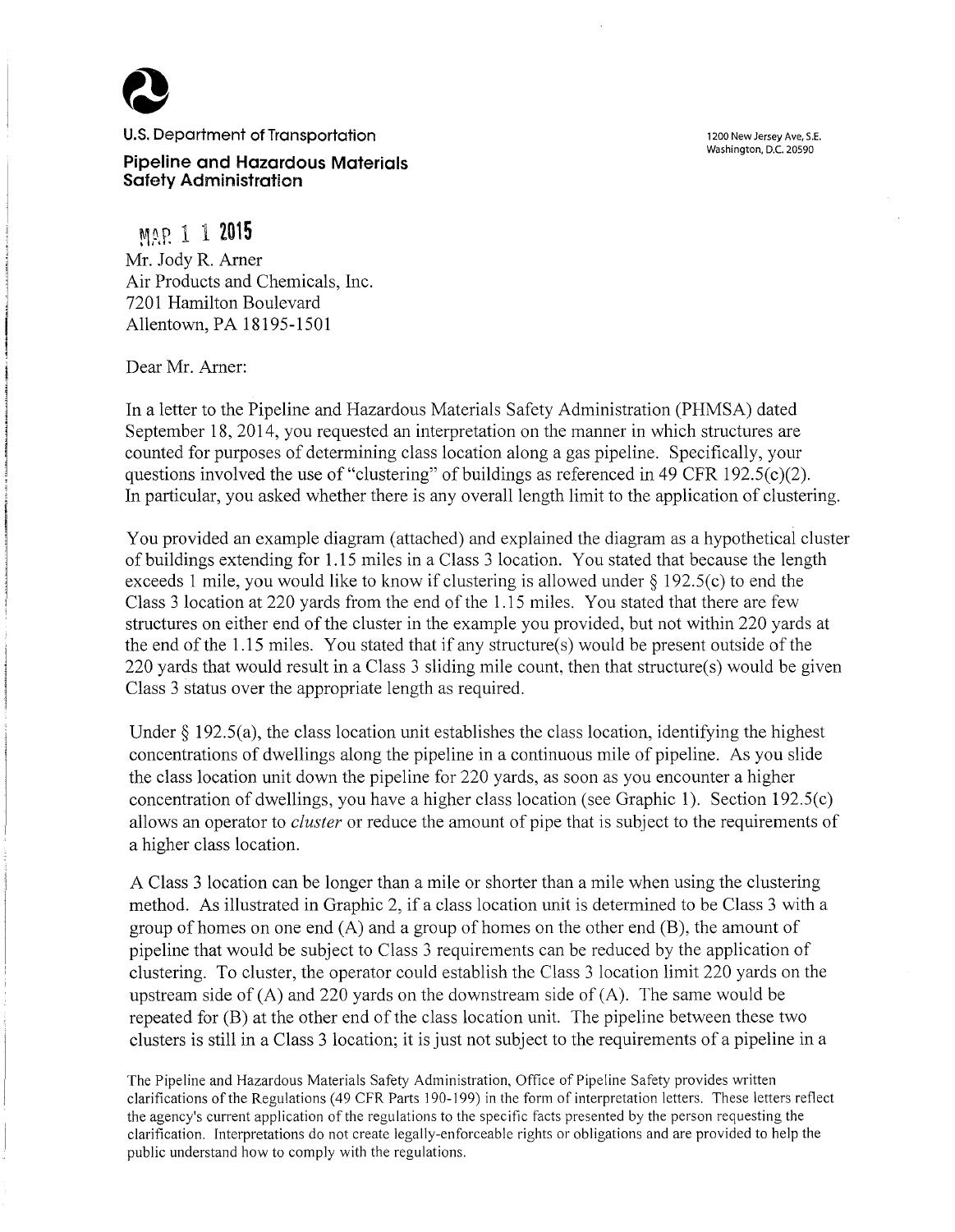Class 3 location. If the 220 yard limits intercept or overlap between the two clusters, then clustering between the two groups would not be applicable and the entire length of the pipeline from 220 yards upstream of (A) to 220 yards downstream of (B) would be subject to the Class 3 location requirements.



Graphic 2

The Pipeline and Hazardous Materials Safety Administration, Office of Pipeline Safety provides written clarifications of the Regulations ( 49 CFR Parts 190-199) in the form of interpretation letters. These letters reflect the agency's current application of the regulations to the specific facts presented by the person requesting the clarification. Interpretations do not create legally-enforceable rights or obligations and are provided to help the public understand how to comply with the regulations.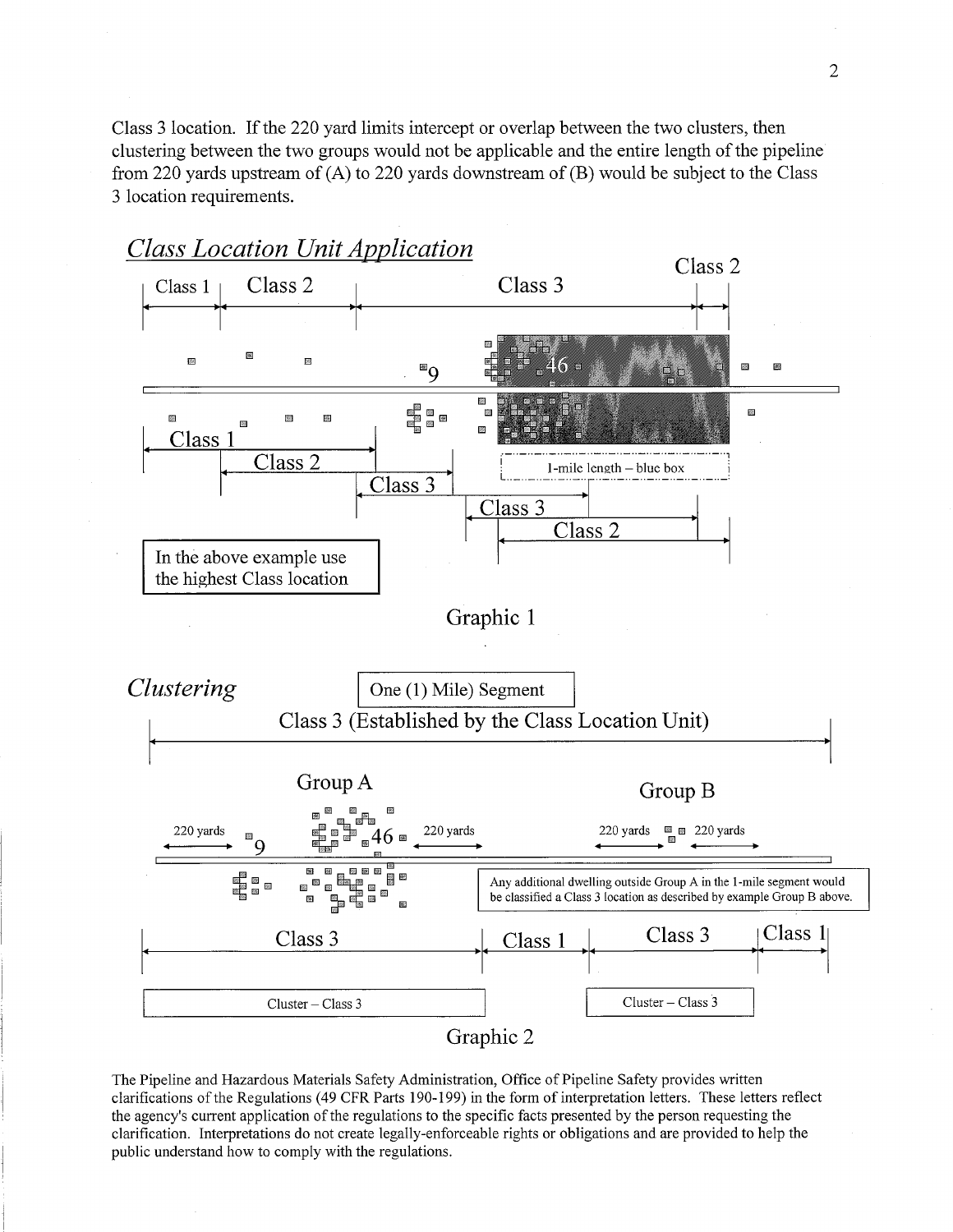We hope this clarifies the application of clustering in  $\S$  192.5(c). If we can be of further assistance, please contact Tewabe Asebe of my staff at 202-366-5523.

Sincerely,

John A. Gale Director, Office of Standards

and Rulemaking

The Pipeline and Hazardous Materials Safety Administration, Office of Pipeline Safety provides written clarifications of the Regulations ( 49 CFR Parts 190-199) in the form of interpretation letters. These letters reflect the agency's current application of the regulations to the specific facts presented by the person requesting the clarification. Interpretations do not create legally-enforceable rights or obligations and are provided to help the public understand how to comply with the regulations.

3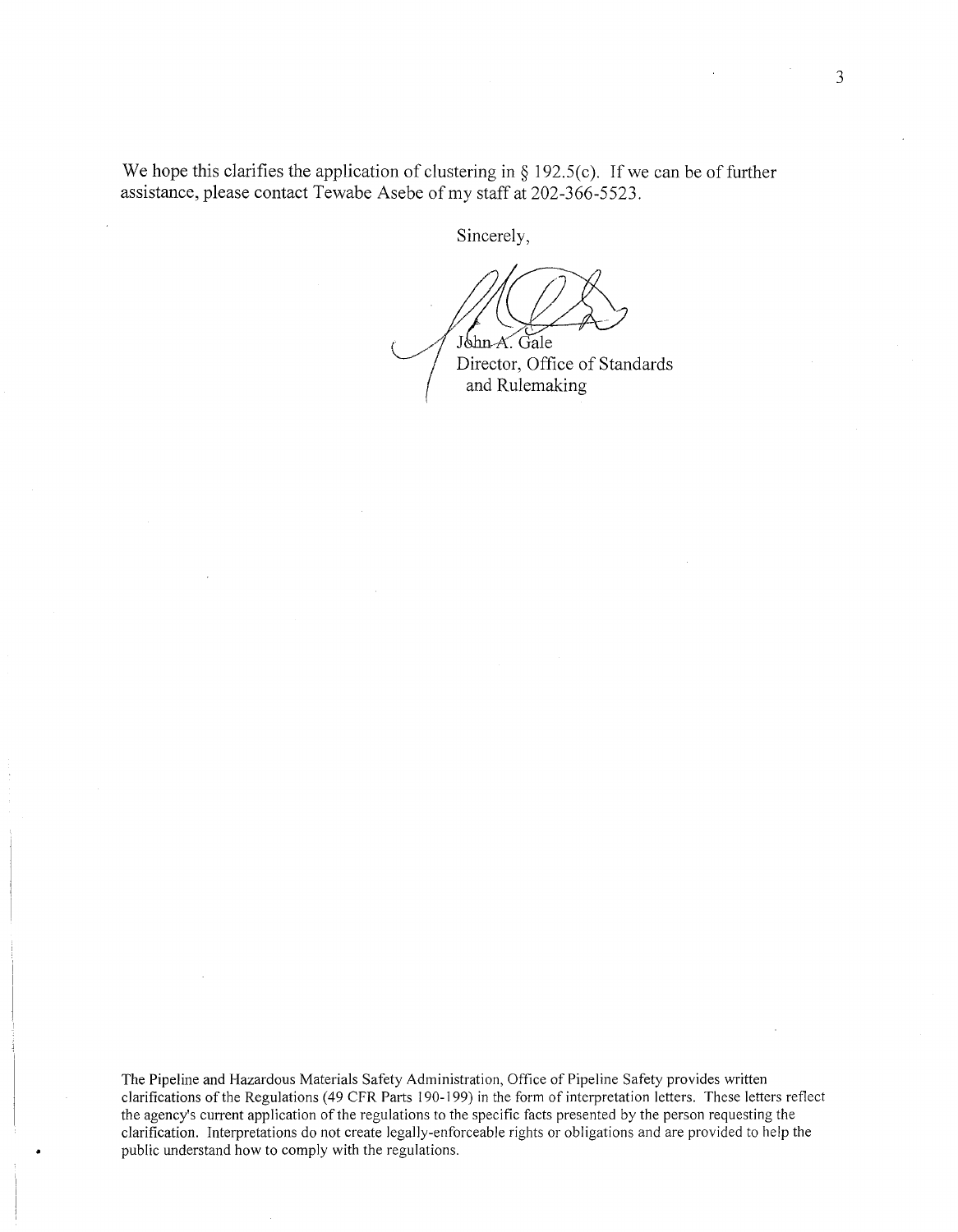

Air Products and Chemicals, Inc. 7201 Hamilton Boulevard Allentown, PA 18195-1501 Telephone (610) 481-4911

Office of Pipeline Safety (PHP-30), PHMSA U.S. Department of Transportation 1200 New Jersey Avenue S.E. Washington, DC 20590-0001

18 September 2014

Ref.: Request by Air Products and Chemicals, Inc., for interpretation on the use of clustering as defined in 49 CFR Part 192, section 192.5(c)(2).

Dear Sir/Madam:

Air Products and Chemicals, Inc., is requesting an official interpretation on the use of clustering as defined in 49 CFR Part 192, section 192.5(c)(2). Our general question is related to whether or not there is any overall length limit to the application of clustering. There may be situations considered for clustering where there is a group of buildings determined to be class 3 that extends for more than 1 mile. Can class 3 end at 220 yards from the structures at each end of that section, or must it be carried out to the distance where the actual structure count drops to class 2?

 $S_{E\rho}$  19 2014

Please refer to the enclosed example diagram (Exhibit A) for detail and clarification for this interpretation. In this example, the specific question would arise as a result of the obvious 1.15 mile length of class 3 between points A and B. Given that that length exceeds 1 mile, is it allowable to apply clustering to end the class 3 at 220 yards west of point A and 220 yards east of point B, or must the class 3 be extended to the boundary of the sliding mile on each end?"

Please note that there are few structures on either end of the grouping in this example, and as indicated there are none within 220 yards. If any structure(s) would be present outside of the 220 yards that would result in a class 3 sliding mile count, then that structure(s) would be given class 3 status over the appropriate length as required.

Please contact me with any additional questions or if any additional information is required to provide this interpretation.

Sincerely,<br> $G_{rodry}$   $R$ 

Jody R. Arner

Air Products & Chemicals, Inc. Global Operations / Pipeline Maintenance / Project Engineering Ph. 610-481-1707 Fax: 610-481-8790 e-mail: arnerjr@ airproducts.com

Attachment:

1) Exhibit A; diagram of 192.5(c)(2) clustering